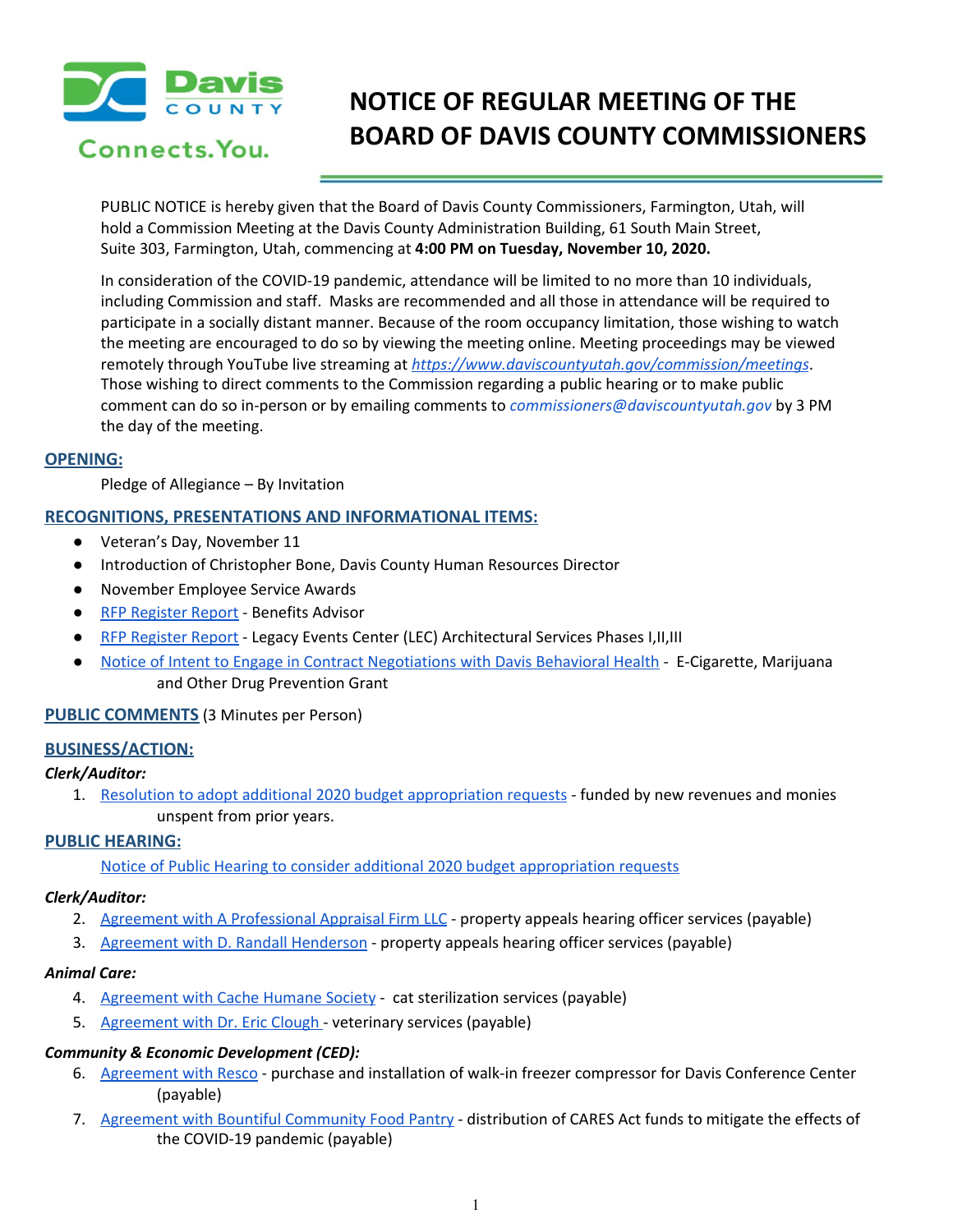- 8. Agreement with Family [Connection](https://drive.google.com/file/d/1j0LVgsoXOqM1mMlmgW775VHCpSdOu-CB/view?usp=drivesdk) Center (dba Open Doors) distribution of CARES Act funds to mitigate the effects of the COVID-19 pandemic (payable)
- 9. Inter-local [agreement](https://drive.google.com/file/d/1zlFmsfO6DBbAMv5X3g7kYCYlDhMJPE9m/view?usp=drivesdk) with Fruit Heights City receive 50% of Tranche 1 CARES Act Funds for Davis CARES Business

Grant Program (receivable)

10. [Temporary](https://drive.google.com/file/d/1jJTaUH7OD-6mmuaZWKc158PsK0ZIvdsh/view?usp=drivesdk) Access License to Strong Solutions LLC - for access to, through and across the Flood Control Facilities and/or real property owned or otherwise controlled by Davis County

### *Commission:*

- 11. Request [appointment](https://drive.google.com/file/d/1iR1QOgA0RJXv9_ytQWZpMLf54FJl-VD4/view?usp=drivesdk) of Matthew Brady to the Davis County Library Board
- 12. Amendment #3 with Hunter & Company [Communications](https://drive.google.com/file/d/1dKVWzjgL07KfQeJZHWQk4Ny5KUk7PmcN/view?usp=drivesdk) LLC additions to Scope of Services and extension of contract date for legislative consulting services (payable)
- 13. Update Policy for [Cremation](https://drive.google.com/file/d/1dBCV6qg7WcKYYk-KfajeNSVyUediyiEp/view?usp=drivesdk) of Indigent Persons within Davis County and Affidavit of Indigency

### *Davis Park Golf Course:*

- 14. [Amendment](https://drive.google.com/file/d/1x9zPHFMiGpUs05HwvYEE8KdrInf033Bx/view?usp=drivesdk) with Golf Compete, Inc. dba ForeUp stripe credit card processing (payable)
- 15. Donation [agreement](https://drive.google.com/file/d/17RBjr-7Ejq4Ss62aJ6Z9Hhl6edSJNEhU/view?usp=drivesdk) with Brad Stone cover costs and expenses for constructing the Pierre Hualde Memorial Bridge at the 18th Hole (receivable)
- 16. Ratify agreement with Rocky Mountain Asphalt [Rejuvenation](https://drive.google.com/file/d/1A_BJBucuNv4g931IAmOW7GVZBdG2i-hr/view?usp=drivesdk) asphalt preventative maintenance on main parking lot (payable)

### *Health Department:*

- 17. [Amendment](https://drive.google.com/file/d/1jtmuL3vWkYXH5qoA5GM1tUl6u9PwIJtQ/view?usp=drivesdk) #1 with Utah Dept. of Health additional funding to increase clinic capacity and provide COVID-19 vaccinations (payable)
- 18. [Agreement](https://drive.google.com/file/d/1mV30EfJWeA0wWyEyQ_VCXlY7vPIoHhX2/view?usp=drivesdk) with Utah Dept. of Health authorization to make presumptive eligibility determinations in Baby Your Baby program
- 19. [Agreement](https://drive.google.com/file/d/1w7KLskVPSUmdhiYaWlCNb2LcD3EroFZ5/view?usp=drivesdk) with Healthcare Waste Services biohazard waste disposal for Davis County Health Department (payable)
- 20. [Agreement](https://drive.google.com/file/d/1gvOKKZcGkGVFBPvDVO3O5z7rVQODjpBN/view?usp=drivesdk) with Utah Highway Safety Office funding to support child passenger safety program designed to increase the use of appropriate safety restraint systems (receivable)
- 21. [Summary](https://drive.google.com/file/d/1QY0nKguXkwz9U1kewuV_H7SAvgmMQs7m/view?usp=drivesdk) list of MOUs (8) providing RSVP volunteers at Animal Care and elementary schools (n/a)
- 22. [Agreement](https://drive.google.com/file/d/1cbbe-2E_RVZ1tleUn2XS41cWumP1EWgW/view?usp=drivesdk) with Robert I. Merrill Co. installation of automatic sliding door and ADA operators at North Davis Senior Center (payable)

# *Public Works:*

- 23. Notice to Proceed with Acme [Construction,](https://drive.google.com/file/d/1LAsjuBPDOwVZ46GxmElI0YpN3mbgD2Jk/view?usp=drivesdk) Inc. for Mill Creek Sediment Basin Concrete Floor Project 2020-563
- 24. [Agreement](https://drive.google.com/file/d/1lCJeY6V25sQaXCyGQPf4hk2b0_yhwrmu/view?usp=drivesdk) with Jones & Associates Consulting Engineers, Inc. engineering services for design, drawings and construction management of Ewe Turn Street Rebuild in Farmington (payable)
- 25. Ratify [agreement](https://drive.google.com/file/d/1uPFDCaDFtSwk18YVRRM0OYn69fBw1_Em/view?usp=drivesdk) with Alex and Natalie Lawrence Kerrybrook Drive project in Kaysville (payable)

# *Sheriff's Office:*

- 26. [Agreement](https://drive.google.com/file/d/1YsoBS1FbPza-sMEZ96_L9gZUpDHxnGom/view?usp=drivesdk) with Salt Lake Wholesale Sports sponsorship for law enforcement training (receivable)
- 27. Training [Reimbursement](https://drive.google.com/file/d/1ZLaftGukFVMl0IjCI2vWtbC1wzhPsJoU/view?usp=drivesdk) Agreement with James Snow for Special Functions and Law Enforcement Training, wages and benefits (receivable)
- 28. Memo of [Understanding](https://drive.google.com/file/d/12dQqaoyfmpzyW-_iUg9KXhShQ441Q7X5/view?usp=drivesdk) with the Federal Bureau of Investigation (FBI) to formalize relationships between the FBI and Davis County Sheriff's Office and delineate responsibilities of the Wasatch Metro Drug Task Force (WMDTF) personnel (n/a)
- 29. Agreement with the Federal Bureau of [Investigation](https://drive.google.com/file/d/1VctwF3gtSJLtiJShckvt7TybcIZobbzI/view?usp=drivesdk) (FBI) cost reimbursement to pay overtime for deputies assigned to WMDTF, expenses for detection, investigation and prosecution of crimes against the United States (receivable)